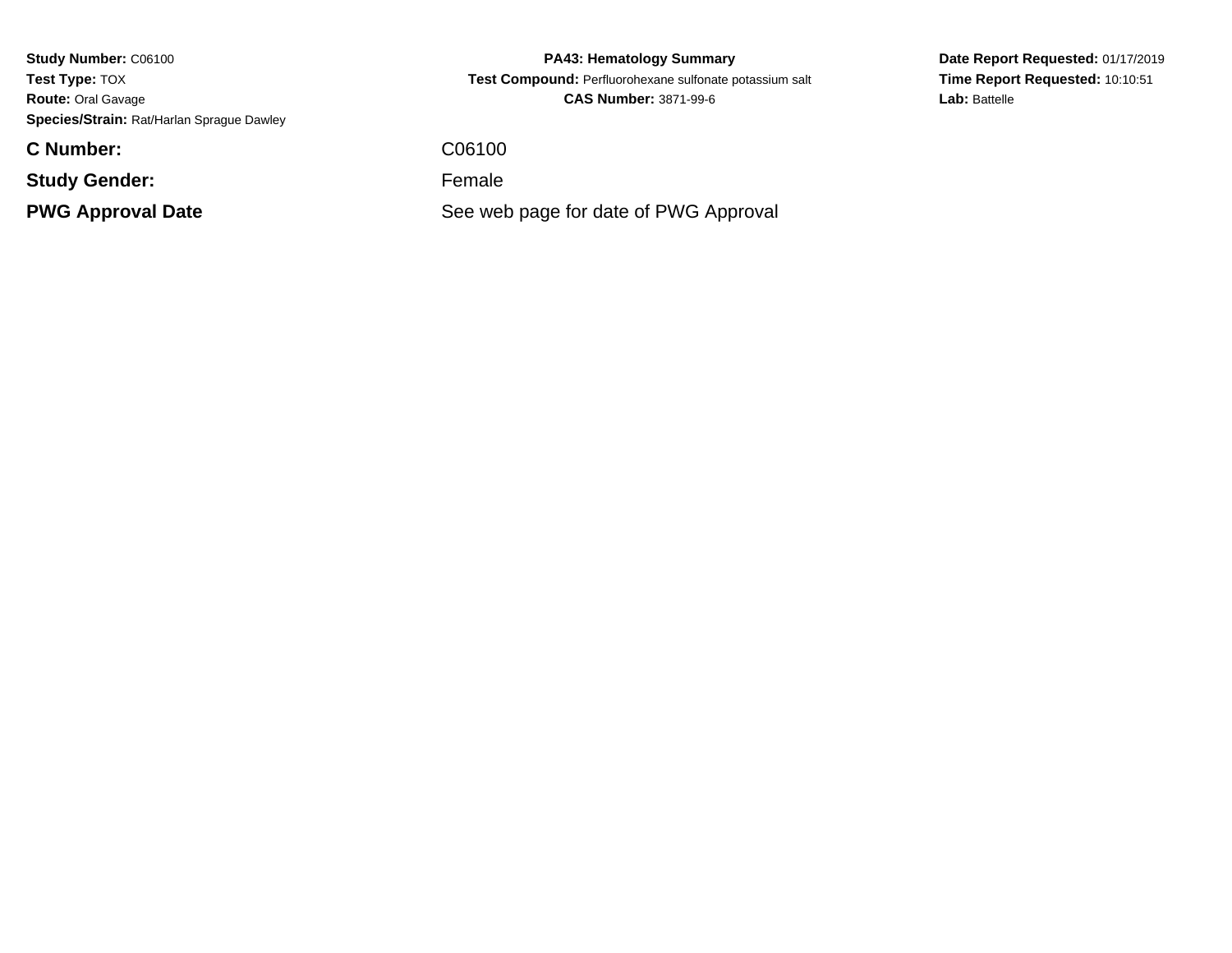## **PA43: Hematology Summary Test Compound:** Perfluorohexane sulfonate potassium salt**CAS Number:** 3871-99-6

**Date Report Requested:** 01/17/2019 **Time Report Requested:** 10:10:51**Lab:** Battelle

**Female**

|                                                                        |                  |                        | Treatment Groups (mg/kg/day)     |                                   |                                   |
|------------------------------------------------------------------------|------------------|------------------------|----------------------------------|-----------------------------------|-----------------------------------|
|                                                                        | <b>Phase Day</b> | 0                      | 3.12                             | 6.25                              | 12.5                              |
| Hematocrit (%)<br><b>Percent of Control</b>                            | <b>SD 28</b>     | $46.4 \pm 0.6$ (10)    | $46.5 \pm 0.5$ (10)<br>100.1     | $46.4 \pm 0.7$ (10)<br>99.9       | $46.0 \pm 0.6$ (10)<br>99.2       |
| Manual Hematocrit (%)<br><b>Percent of Control</b>                     | <b>SD 28</b>     | $\pm$ 0.6 (10)<br>42.0 | $42.0 \pm 0.7$<br>(10)<br>100.0  | 42.1 $\pm$ 0.8<br>(10)<br>100.2   | $41.6 \pm 0.6$<br>(10)<br>99.0    |
| Hemoglobin (g/dL)<br><b>Percent of Control</b>                         | SD 28            | $14.5 \pm 0.2$ (10)    | $14.4 \pm 0.1$<br>(10)<br>99.4   | $14.5 \pm 0.2$ (10)<br>100.0      | $14.4 \pm 0.2$ (10)<br>98.9       |
| Erythrocytes (10 <sup>6</sup> /uL)<br><b>Percent of Control</b>        | <b>SD 28</b>     | $7.71 \pm 0.08(10)$    | $7.61 \pm 0.09(10)$<br>98.72     | $7.76 \pm 0.09(10)$<br>100.66     | $7.69 \pm 0.11(10)$<br>99.82      |
| Reticulocytes $(10^3/\text{ul})$<br><b>Percent of Control</b>          | <b>SD 28</b>     | $154.8 \pm 8.8$ (10)   | $217.0 \pm 16.0 (10)^*$<br>140.2 | $179.1 \pm 12.3$<br>(10)<br>115.7 | $188.6 \pm 11.9$<br>(10)<br>121.8 |
| Mean Cell Volume (fL)<br><b>Percent of Control</b>                     | <b>SD 28</b>     | 60.2 $\pm$ 0.4 (10)    | 61.1 $\pm$ 0.6<br>(10)<br>101.5  | $59.8 \pm 0.6$<br>(10)<br>99.3    | $59.9 \pm 0.4$<br>(10)<br>99.5    |
| Mean Cell Hemoglobin (pg)<br><b>Percent of Control</b>                 | <b>SD 28</b>     | $18.8 \pm 0.1$ (10)    | $19.0 \pm 0.2$ (10)<br>100.7     | $18.7 \pm 0.2$<br>(10)<br>99.4    | $18.7 \pm 0.2$ (10)<br>99.2       |
| Mean Cell Hemoglobin Concentration (g/dL)<br><b>Percent of Control</b> | <b>SD 28</b>     | $31.3 \pm 0.1$ (10)    | $31.1 \pm 0.1$ (10)<br>99.3      | $31.3 \pm 0.1$<br>(10)<br>99.9    | $31.2 \pm 0.1$<br>(10)<br>99.6    |
| Platelets (10 <sup>3</sup> /uL)<br><b>Percent of Control</b>           | <b>SD 28</b>     | 1032<br>± 28<br>(10)   | 1027<br>± 20<br>(10)<br>100      | 987<br>± 23<br>(10)<br>96         | 994<br>± 39<br>(10)<br>96         |
| White Blood Cells (10 <sup>3</sup> /uL)<br><b>Percent of Control</b>   | SD 28            | $8.19 \pm 0.69(10)$    | $7.29 \pm 0.49(10)$<br>89.05     | $8.82 \pm 0.54(10)$<br>107.68     | $7.41 \pm 0.66(10)$<br>90.49      |
| Neutrophils $(10^3/\text{ul})$<br><b>Percent of Control</b>            | <b>SD 28</b>     | $0.69 \pm 0.07(10)$    | $0.67 \pm 0.09(10)$<br>96.96     | $0.79 \pm 0.05(10)$<br>114.18     | $0.64 \pm 0.06(10)$<br>92.62      |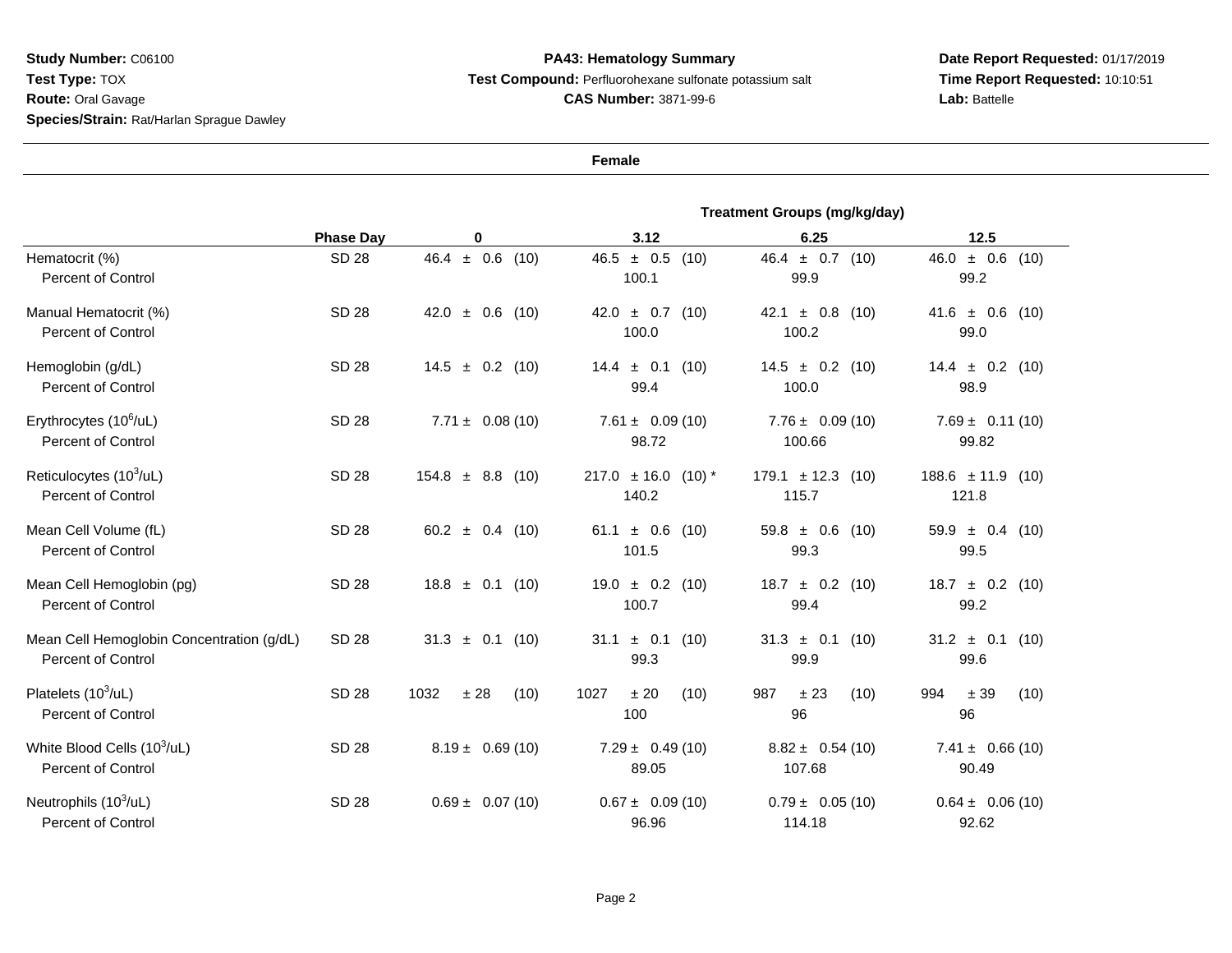## **PA43: Hematology Summary Test Compound:** Perfluorohexane sulfonate potassium salt**CAS Number:** 3871-99-6

**Date Report Requested:** 01/17/2019 **Time Report Requested:** 10:10:51**Lab:** Battelle

**Female**

|                                                               | <b>Phase Day</b> |                        | Treatment Groups (mg/kg/day)   |                                |                                |
|---------------------------------------------------------------|------------------|------------------------|--------------------------------|--------------------------------|--------------------------------|
|                                                               |                  | 0                      | 3.12                           | 6.25                           | 12.5                           |
| Lymphocytes $(10^3/\text{ul})$<br><b>Percent of Control</b>   | SD 28            | $7.18 \pm 0.61(10)$    | $6.32 \pm 0.41(10)$<br>88.00   | $7.67 \pm 0.48(10)$<br>106.78  | $6.45 \pm 0.61(10)$<br>89.77   |
| Total Lymphocytes (10 <sup>3</sup> /uL)<br>Percent of Control | SD 28            | $7.24 \pm 0.62(10)$    | $6.38 \pm 0.42(10)$<br>88.08   | $7.72 \pm 0.48(10)$<br>106.70  | $6.50 \pm 0.63(10)$<br>89.75   |
| Monocytes $(10^3/\text{ul})$<br><b>Percent of Control</b>     | SD 28            | $0.17 \pm 0.03(10)$    | $0.14 \pm 0.03(10)$<br>82.25   | $0.17 \pm 0.03$ (10)<br>99.41  | $0.18 \pm 0.06$ (10)<br>108.88 |
| Basophils (10 <sup>3</sup> /uL)<br>Percent of Control         | SD 28            | $0.01 \pm 0.00$ (10) * | $0.01 \pm 0.00$ (10)<br>100.00 | $0.01 \pm 0.00$ (10)<br>180.00 | $0.01 \pm 0.00$ (10)<br>140.00 |
| Eosinophils $(10^3/\text{ul})$<br><b>Percent of Control</b>   | SD 28            | $0.08 \pm 0.01(10)$    | $0.10 \pm 0.01$ (10)<br>120.24 | $0.13 \pm 0.01$ (10)<br>148.81 | $0.08 \pm 0.01$ (10)<br>100.00 |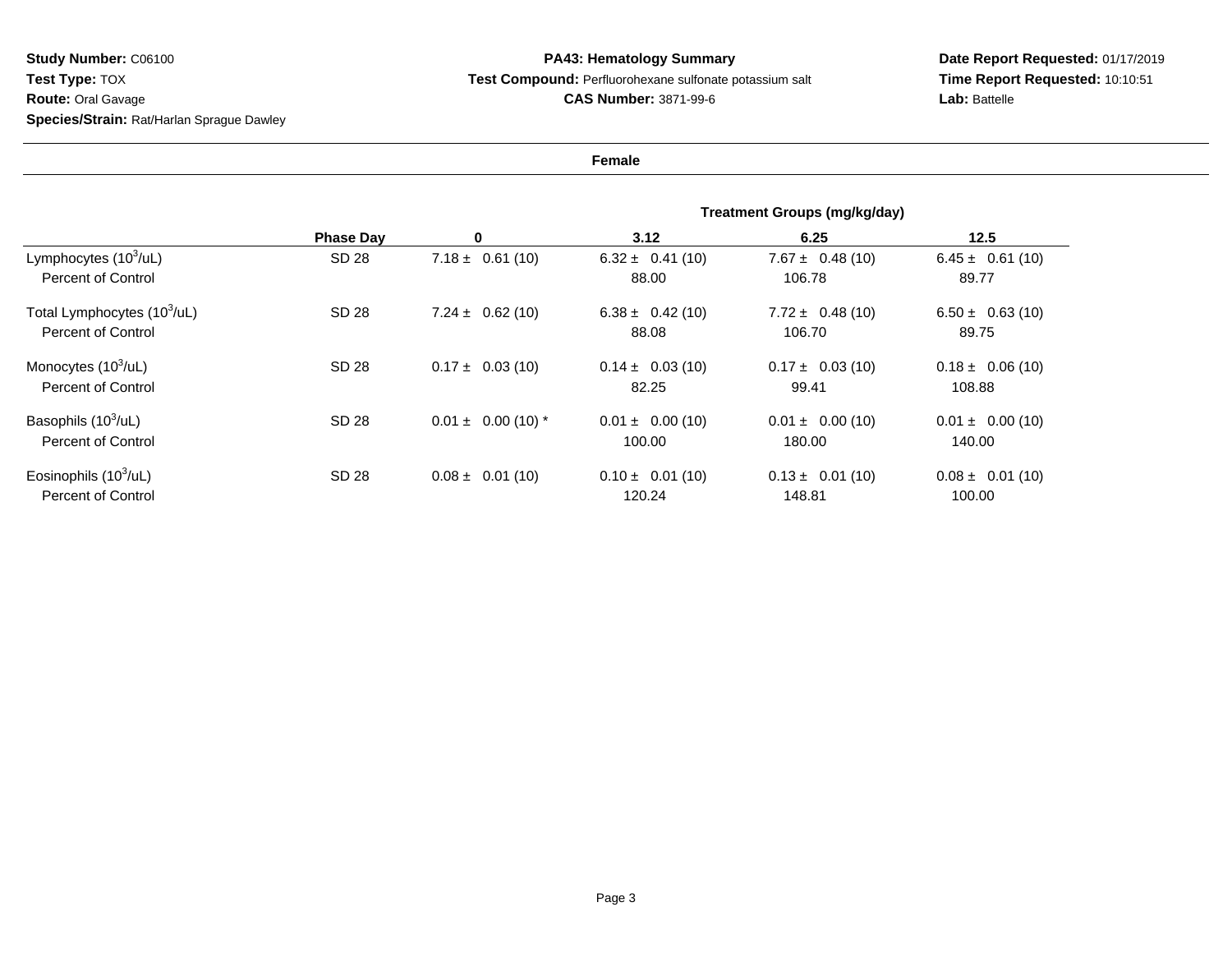**PA43: Hematology Summary Test Compound:** Perfluorohexane sulfonate potassium salt**CAS Number:** 3871-99-6

**Date Report Requested:** 01/17/2019**Time Report Requested:** 10:10:51Lab: Battelle

#### **Female**

#### **Treatment Groups (mg/kg/day)Phase Day <sup>25</sup> <sup>50</sup>** Hematocrit (%) SD 28 45.9 ± 0.5 (10) 45.4 ± 0.4 (10) Percent of Control 98.8 97.8 Manual Hematocrit (%) SD 28 $41.1 \pm 0.6$  (10)  $41.2 \pm 0.6$  (10)<br>97.9 98.1 Percent of Control 97.99 98.1 Hemoglobin (g/dL) SD 2814.3  $\pm$  0.1 (10) 14.2  $\pm$  0.1 (10) 98.8 97.9 Percent of Control 98.8 97.9 Erythrocytes (10<sup>6</sup>/uL) SD 28 $7.75 \pm 0.09(10)$   $7.48 \pm 0.09(10)$ Percent of Control 100.49 97.06 Reticulocytes  $(10^3/\text{ul})$  SD 28164.8 ± 12.2 (10) 182.2 ± 11.9 (10)<br>106.5 117.7 Percent of Control $1$  117.7 Mean Cell Volume (fL) SD 28 $59.3 \pm 0.4$  (10)  $60.7 \pm 0.6$  (10)<br>98.4 100.9 Percent of Control 98.4 100.9 Mean Cell Hemoglobin (pg) SD 28 $18.5 \pm 0.2$  (10)  $19.0 \pm 0.2$  (10)<br>98.5 101.0 Percent of Control 98.5 101.0 Mean Cell Hemoglobin Concentration (g/dL) SD 28 $31.3 \pm 0.2$  (10)  $31.3 \pm 0.1$  (10)<br>99.9 100.0 Percent of Control 99.9 100.0 Platelets  $(10^3/\text{ul})$  SD 28 994 ± 26 (10) 1013 ± 22 (10) Percent of Control 96 <sup>98</sup> White Blood Cells  $(10^3/\text{UL})$  SD 28 $7.83 \pm 0.47$  (10)  $9.36 \pm 0.85$  (10)<br>95.64 114.34 Percent of Control 95.64 114.34 Neutrophils  $(10^3/\text{UL})$  SD 28 $0.63 \pm 0.05$  (10)  $0.99 \pm 0.12$  (10)<br>91.46 143.56 Percent of Control143.56

91.46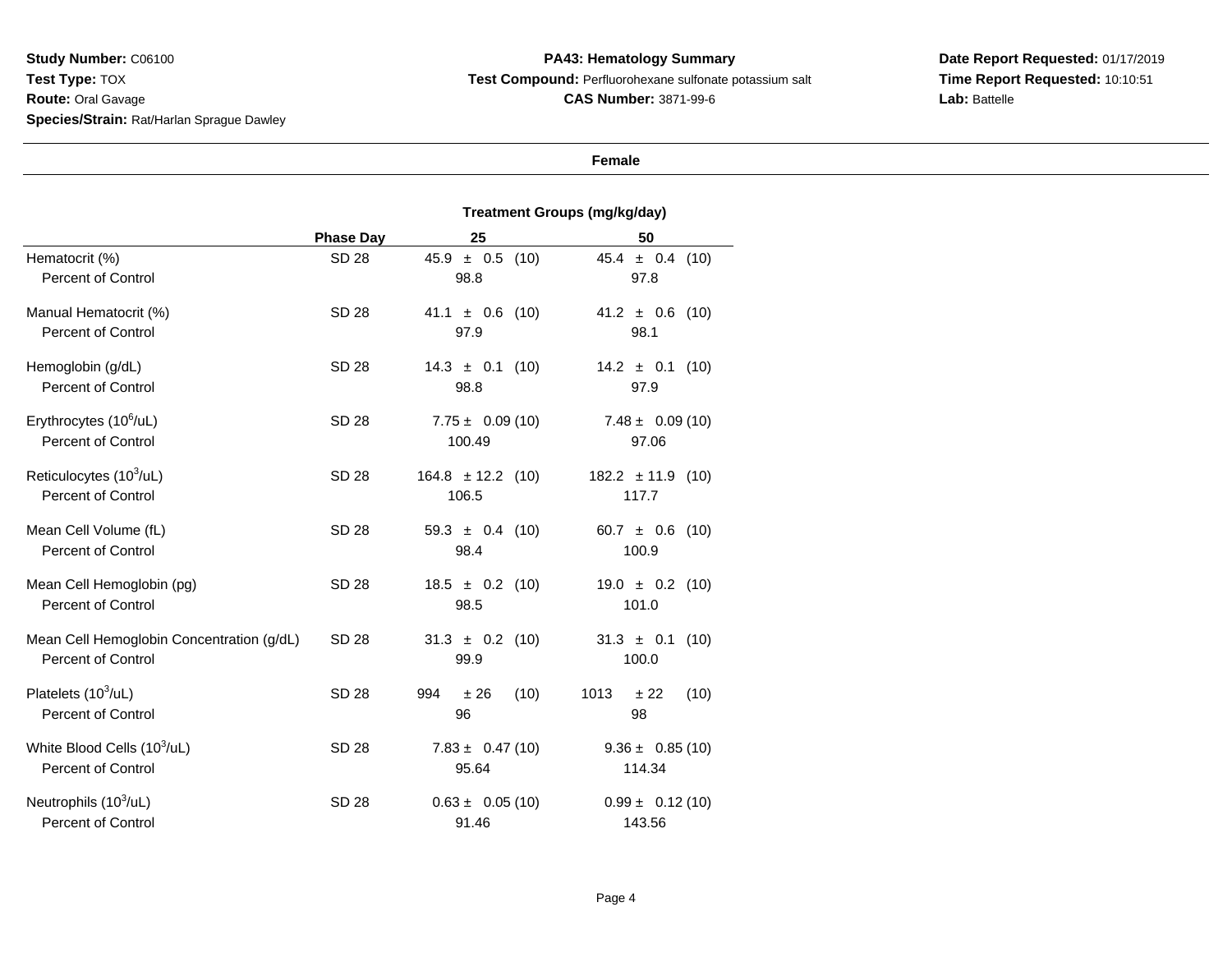### **PA43: Hematology Summary Test Compound:** Perfluorohexane sulfonate potassium salt**CAS Number:** 3871-99-6

# **Date Report Requested:** 01/17/2019**Time Report Requested:** 10:10:51**Lab:** Battelle

#### **Female**

#### **Treatment Groups (mg/kg/day)Phase Day <sup>25</sup> <sup>50</sup>** Lymphocytes  $(10^3/\text{ul})$  SD 28 $6.91 \pm 0.41$  (10)  $7.92 \pm 0.75$  (10)<br>96.24 110.32 Percent of Control 96.24 110.32 Total Lymphocytes (10<sup>3</sup>/uL) SD 28 $6.97 \pm 0.42$  (10)  $8.01 \pm 0.76$  (10)<br>96.24 110.60 Percent of Control 96.24 110.60 Monocytes (10<sup>3</sup>/uL) SD 28 $0.14 \pm 0.02$  (10)  $0.26 \pm 0.03$  (10)<br>81.66 150.89 Percent of Control 81.66 150.89 Basophils  $(10^3/\text{ul})$  SD 28 $0.01 \pm 0.00$  (10)  $0.01 \pm 0.00$  (10) Percent of Control 160.00 200.00 Eosinophils  $(10^3/\text{ul})$  SD 28 $0.09 \pm 0.01$  (10)  $0.10 \pm 0.01$  (10) Percent of Control 108.33119.05